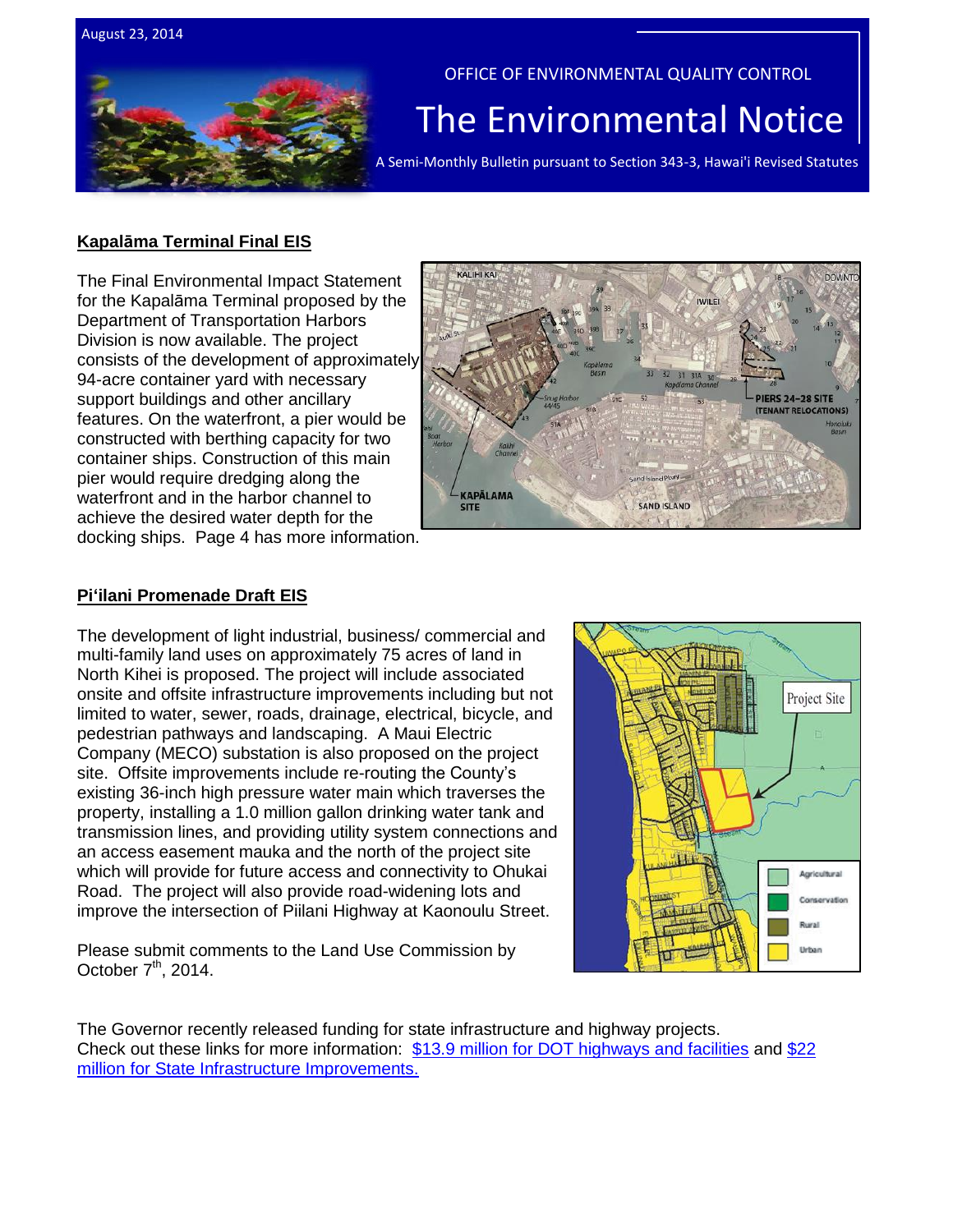## **FRONT PAGE Kapālama Terminal FEIS Pi'ilani Promenade DEIS**

| <b>MAUI (HRS 343)</b>                                                                                    |  |
|----------------------------------------------------------------------------------------------------------|--|
|                                                                                                          |  |
|                                                                                                          |  |
| O'AHU (HRS 343)                                                                                          |  |
|                                                                                                          |  |
|                                                                                                          |  |
|                                                                                                          |  |
| KAUA'I (HRS 343)                                                                                         |  |
|                                                                                                          |  |
|                                                                                                          |  |
| <b>FEDERAL NOTICES</b><br>Na Hoa Pili O Kaloko-Honokohau National Historical Park Advisory Commission  8 |  |
| <b>COASTAL ZONE MANAGEMENT NOTICES</b>                                                                   |  |
| <b>SHORELINE NOTICES</b>                                                                                 |  |
|                                                                                                          |  |
|                                                                                                          |  |





Neil Abercrombie, Governor · Jessica Wooley, Director · Office of Environmental Quality Control · 235 South Beretania Street, Suite 702 · Honolulu, Hawaiʻi 96813 · Tel: 586-4185 · Fax: 586-4186 · Email: oegchawaii@doh.hawaii.gov Website:<http://health.hawaii.gov/oeqc/> Toll Free: Kauaʻi 274-3141, ext. 64185 · Maui 984-2400, ext. 64185 · Molokaʻi/Lānaʻi 1-800-468-4644, ext. 64185 · Hawaiʻi

974-4000, ext. 64185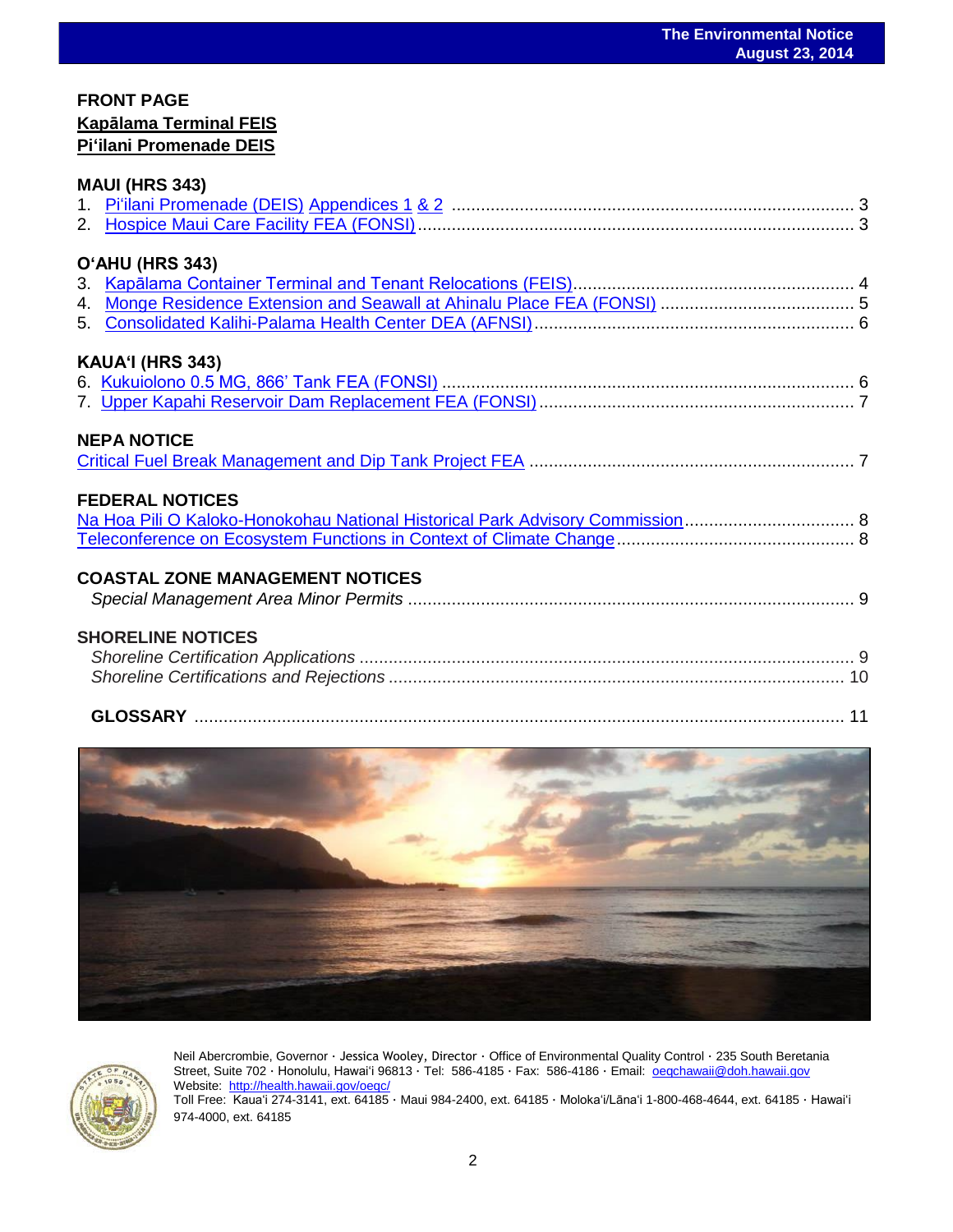## MAUI (HRS 343)

#### 1. **[Pi'ilani Promenade \(DEIS\)](http://oeqc.doh.hawaii.gov/Shared%20Documents/EA_and_EIS_Online_Library/Maui/2010s/2014-08-23-MA-5E-DEIS-Piilani-Promenade.pdf) [Appendices Volume 1](http://oeqc.doh.hawaii.gov/Shared%20Documents/EA_and_EIS_Online_Library/Maui/2010s/2014-08-26-MA-5E-DEIS-Piilani-Promenade-Appendix-B-H.pdf) [& Volume 2](http://oeqc.doh.hawaii.gov/Shared%20Documents/EA_and_EIS_Online_Library/Maui/2010s/2014-08-23-MA-5E-DEIS-Piilani-Promenade-Appendix-I-N.pdf)**

| Island:            | Maui                                                                                  | pili-Honokowai              |
|--------------------|---------------------------------------------------------------------------------------|-----------------------------|
| <b>District:</b>   | Wailuku                                                                               | Haiku<br>Kahului<br>Lahaina |
| TMK:               | (2) 3-9-001: 016, 170-174                                                             | Makawao<br>Wailua-          |
| <b>Permits:</b>    | Driveway Permit, Building Permit, Wastewater                                          | Kula                        |
|                    | Discharge (Hookup) Permit, Grading and                                                | <b>KLI</b>                  |
|                    | Grubbing Permit, NPDES Permit, Air Pollution                                          | Wailea-Makena               |
|                    | Control Permit, Community Noise Permit,                                               |                             |
|                    | Easements for Utilities and Roadways,                                                 |                             |
|                    | Drainage Approval, Permit to Perform Work                                             |                             |
|                    | Within the State ROW                                                                  |                             |
| <b>Applicant:</b>  | Pi'ilani Promenade North LLC and Pi'ilani Promenade South LLC.                        |                             |
|                    | c/o Sarofim Realty Advisors                                                           |                             |
|                    | 8115 Preston Road, Ste. 400                                                           |                             |
|                    | Dallas, Texas 75225                                                                   |                             |
|                    | Contact: Mr. Robert Poynor (214) 692-4227                                             |                             |
| <b>Approving</b>   |                                                                                       |                             |
| Agency:            | Department of Business Economic Development & Tourism, Land Use Commission            |                             |
|                    | P.O. Box 2359, Honolulu, HI 96804-2359                                                |                             |
|                    | Contact: Mr. Daniel E. Orodenker (808) 587-3822                                       |                             |
| <b>Consultant:</b> | Chris Hart and Partners, Inc., 115 N. Market St., Wailuku, HI 96793                   |                             |
|                    | Contact: Mr. Jordan E. Hart (808) 242-1955                                            |                             |
| <b>Status:</b>     | Statutory 45-day public review and comment period starts; comments are due by October |                             |
|                    | 07, 2014. Please send comments to the applicant, approving agency and consultant.     |                             |

The proposed project is to develop a mix of Light Industrial and Business/Commercial uses with approximately 226 apartment units on a total of approximately 75 acres. The project will include associated onsite and offsite infrastructure improvements including but not limited to water, sewer, roads, drainage, electrical, bicycle and pedestrian pathways and landscaping. A Maui Electric Company (MECO) substation is also proposed on the project sit.

Off-site improvements include re-routing the existing Maui County high pressure water line which runs through the property, installing a 1 million gallon drinking water tank, water transmission lines, offsite access to Ohukai road and utility connections. The project will also provide road widening lots and improve the intersection of Pi'ilani Highway at Kaonoulu Street. An access easement will be provided mauka of the project site to increase future connectivity to Ohukai Road north of the project site

### 2. **[Hospice Maui Care Facility](http://oeqc.doh.hawaii.gov/Shared%20Documents/EA_and_EIS_Online_Library/Maui/2010s/2014-08-23-MA-5E-FEA-Hospice-Maui-Care-Facility.pdf) FEA (FONSI)**

| Island:           | Maui                                        |
|-------------------|---------------------------------------------|
| <b>District:</b>  | Wailuku                                     |
| TMK:              | $(2)$ 3-8-046:017                           |
| <b>Permits:</b>   | Construction permits; noise permit          |
| <b>Applicant:</b> | Hospice Maui, 400 Mahalani Street, Wailuku, |
|                   | Hawai'i 96793                               |
|                   | Contact: Dr. Gregory LaGoy (808) 244-5555   |

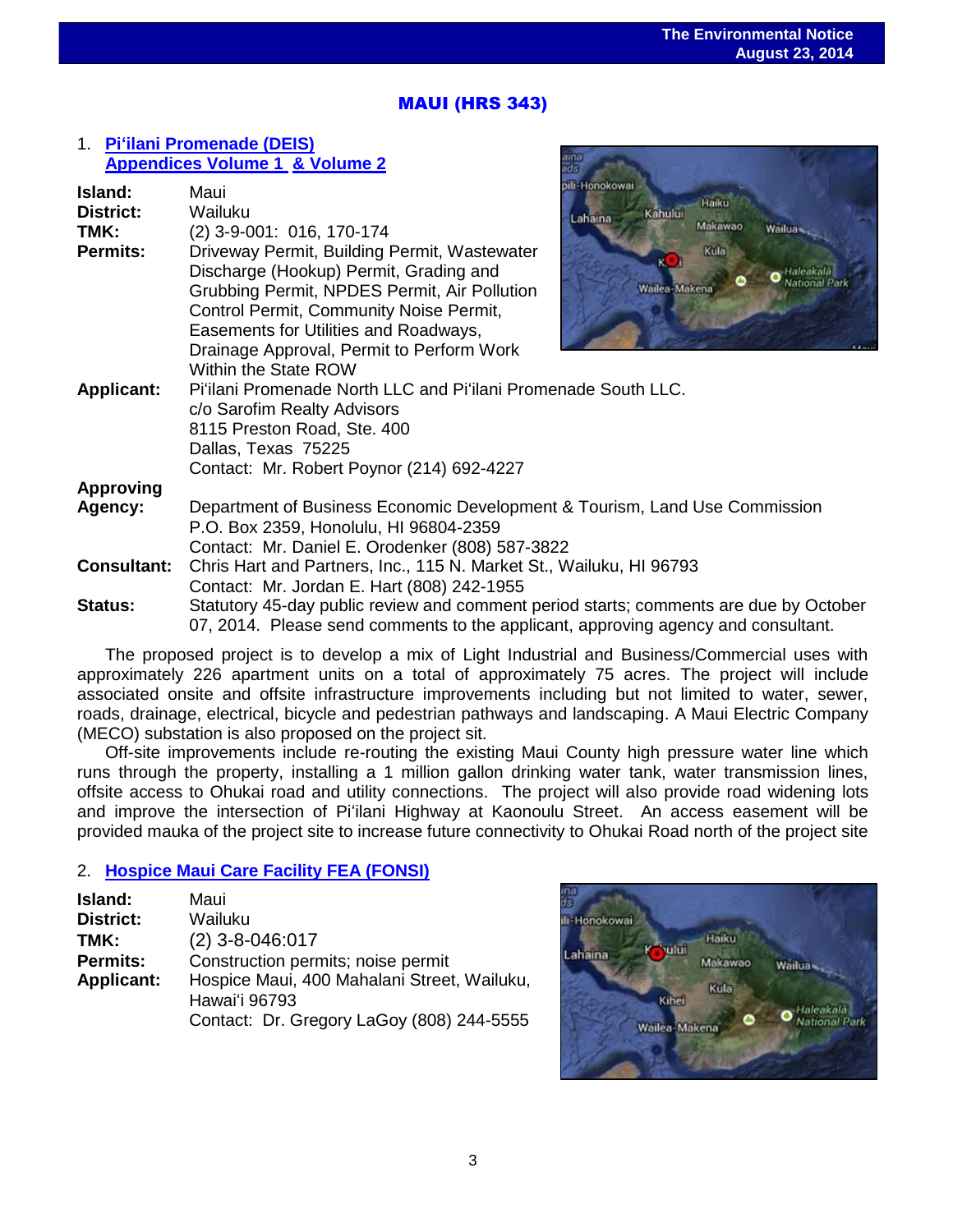## **Approving**

| Agency:            | Maui County, Department of Housing & Human Concerns, 2200 Main St., Suite 546, |
|--------------------|--------------------------------------------------------------------------------|
|                    | Wailuku, HI 96793.                                                             |
|                    | Contact: JoAnne Ridao (808) 270-7805.                                          |
| <b>Consultant:</b> | Munekiyo & Hiraga, Inc., 305 High Street, Ste 104, Wailuku, HI 96793.          |
|                    | Contact: Erin Mukai (808) 244-2015.                                            |
| <b>Status:</b>     | Finding of No Significant Impact Determination.                                |

Hospice Maui proposes to develop a five-bedroom care facility totaling 4,500 sq. ft. at 400 Mahalani Street in Wailuku, Maui, Hawaiʻi. Hospice Maui is a nonprofit organization dedicated to providing quality, compassionate services to patients and their families needing care and support during the final stages of life. The proposed care facility will allow Hospice Maui to offer in-patient services to patients who may require more full-time care needs.

The 3.96-acre project site is identified by TMK (2)3-8-046:017 (Parcel 17) and is located on Mahalani Street at its intersection with Maui Lani Parkway. The proposed care facility will be developed adjacent to and east of the existing Hospice Maui offices and multi-purpose building located on the same property.

Parcel 17 is owned by the County of Maui and leased by Hospice Maui. Hospice Maui has secured County funds to construct the proposed project.

The use of County lands and funds are triggers for Chapter 343, Hawaiʻi Revised Statutes (HRS). As such, an Environmental Assessment (EA) has been prepared pursuant to Chapter 343, HRS, and Chapter 200 of Title 11, Hawaiʻi Administrative Rules (HAR), Environmental Impact Statement Rules. This EA documents the project's technical characteristics and environmental impacts, and advances findings and conclusions relative to the significance of the project.

## O**'**AHU (HRS 343)

## 3. **[Kapālama Container Terminal and Tenant Relocations](http://oeqc.doh.hawaii.gov/Shared%20Documents/EA_and_EIS_Online_Library/Oahu/2010s/2014-08-23-OA-5B-FEIS-Kapalama-Container-Terminal.pdf) FEIS**

| Island:            | Oʻahu                                                                                        |                                 |
|--------------------|----------------------------------------------------------------------------------------------|---------------------------------|
| <b>District:</b>   | Honolulu                                                                                     |                                 |
| TMK:               | Kapālama site: 1-2-25: 02, 09, 12, 16, 17, 30, 40,                                           |                                 |
|                    | 42, 44 to 47, 49 to 53, 55, 58 to 68, 71, 73, 74 to 78,                                      |                                 |
|                    | 80, 82, 83, 86, 88, 92, 94, 97, 98, 108 to 112, and                                          | North Shore                     |
|                    | portions of 11 and 54; and $1-5-32$ : portions of 2, 8                                       |                                 |
|                    | and 43; and Pier 24-28 site: 1-5-38: 11, 17, 55, 72,                                         | Wahiawā<br>Kahalu'u             |
|                    | 73, 74, and portions of 1, 4 and 5.                                                          | Mililani<br>Waianae             |
| <b>Permits:</b>    | U.S. Department of the Army Permit (Clean Water                                              | Kaneohe<br>Nänäkuli Waipahus H: |
|                    | Act Section 404); Marine Protection Research and                                             | Kapolei                         |
|                    | Sanctuaries Act, Section 103 Permit; Rivers and                                              |                                 |
|                    | Harbors Act, Section 10 and 14 Permits; Clean                                                |                                 |
|                    | Water Act, Section 401 - Water Quality                                                       |                                 |
|                    | Certification; Coastal Zone Management (CZM) Federal Consistency Certification; and          |                                 |
|                    | National Pollutant Discharge Elimination System (NPDES) Permit.                              |                                 |
| <b>Proposing</b>   |                                                                                              |                                 |
| Agency:            | Department of Transportation, Harbors Division, 79 S. Nimitz Highway, Honolulu, HI<br>96813. |                                 |
|                    | Contact: Carter Luke (808) 587-1862.                                                         |                                 |
| <b>Accepting</b>   |                                                                                              |                                 |
| <b>Authority:</b>  | Governor, State of Hawai'i, c/o Office of Environmental Quality Control                      |                                 |
| <b>Consultant:</b> | Belt Collins Hawai'i LLC, 2153 North King Street, Honolulu, HI 96819.                        |                                 |
|                    | Contact: Joanne Hiramatsu (808) 521-5361.                                                    |                                 |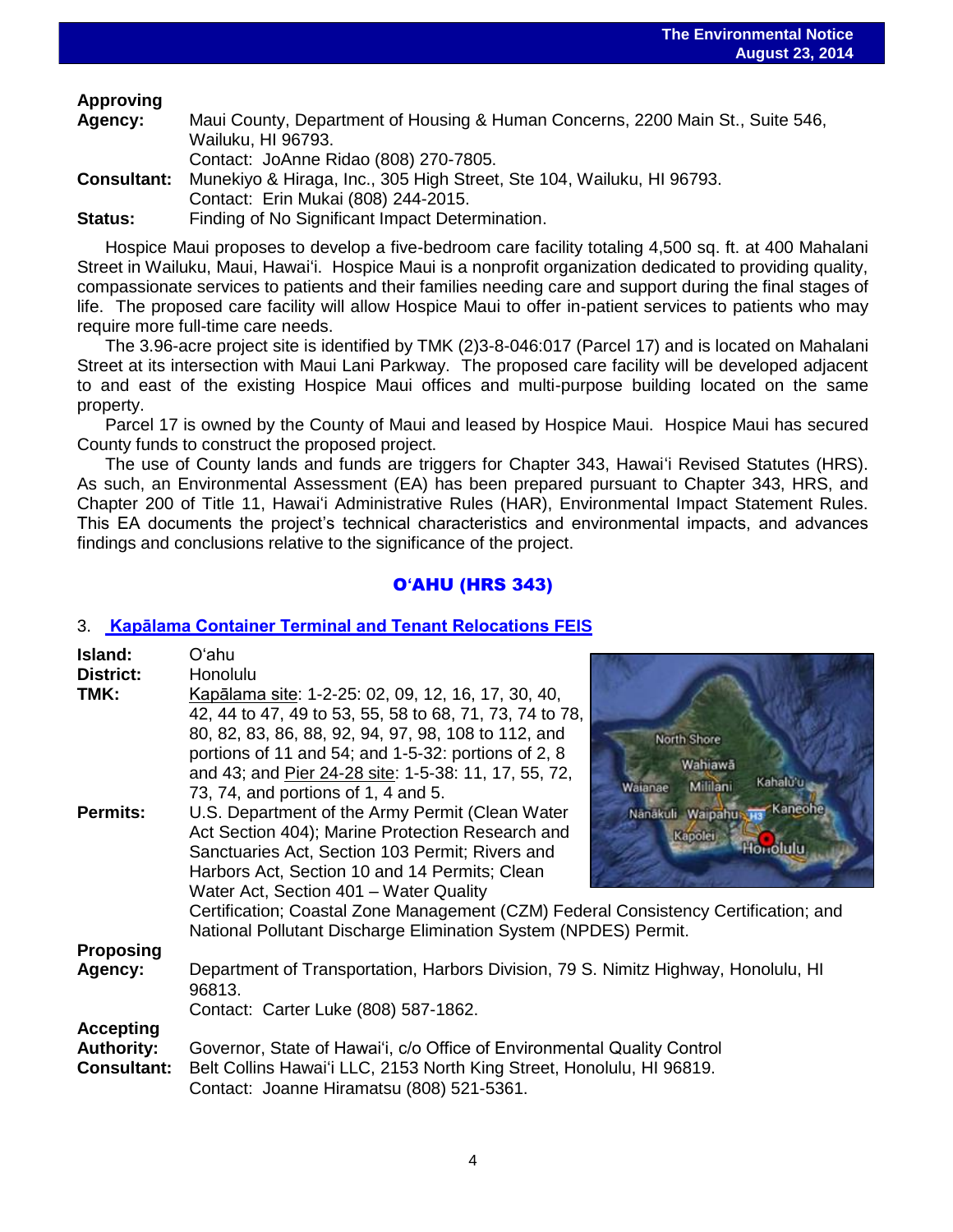## **Status:** Availability of Final Environmental Impact Statement; the accepting authority is processing the acceptance.

The State of Hawai'i Department of Transportation, Harbors Division, is proposing to develop a new container terminal at the former Kapālama Military Reservation (Kapālama site) in Honolulu Harbor to increase existing overseas container terminal capacity for the state. The Proposed Action consists of the development of a new pier with berthing capacity for two container ships and an approximately 94-acre container yard with necessary support buildings, entry and exit gates, security fencing, parking, gantry cranes, container-handling equipment, on-site utilities, outdoor lighting, and other ancillary facilities. Improvements will also include widening an adjacent slip for inter-island barges and strengthening a pier for heavy loading and unloading operations. A direct access connection to an adjacent inter-island barge service at Auiki Street would provide efficient container transfers for neighbor island shipments and reduce traffic impacts on local streets. The truck ingress and egress for the container yard will be located on Sand Island Access Road. Also, the Proposed Action will include land improvements associated with Piers 24 through 28 to accommodate maritime-dependent operators currently at the Kapālama site.

The Proposed Action is needed to accommodate the anticipated demand of overseas cargo volumes associated with projected growth of the state of Hawai'i through 2039. Demolition at the Kapālama site is expected to begin in 2014. Construction will begin after the design is finalized and permits are secured.

### 4. **[Monge Residence Extension and Seawall at Ahinalu Place FEA \(FONSI\)](http://oeqc.doh.hawaii.gov/Shared%20Documents/EA_and_EIS_Online_Library/Oahu/2010s/2014-08-23-OA-5B-Monge-Residence-Lanai-Enclosure-And-Seawall-At-Ahinalu-Place.pdf)**

| Island:<br><b>District:</b>    | Oʻahu<br>Koolauloa                                 |
|--------------------------------|----------------------------------------------------|
| TMK:                           | $5 - 4 - 003:035$                                  |
| <b>Permits:</b>                | <b>Conservation District Use Permit, Shoreline</b> |
|                                | Setback Variance, Minor Structure Approval,        |
|                                | Special Management Area Permit, Building           |
|                                | Permit.                                            |
| <b>Proposing/Determination</b> |                                                    |
| Agency:                        | City and County of Honolulu, Department of         |
|                                | Planning and Permitting, 650 South King Street,    |
|                                | 7 <sup>th</sup> Floor, Honolulu, HI, 96813.        |
| <b>Consultant:</b>             | The Limtiaco Consulting Group, 1622 Kanakanui      |
|                                | Street, Honolulu, HI 96817.                        |
|                                | Contact: Jason Nakata (808) 596-7790.              |

**Status:** Finding of No Significant Impact Determination.



August and Veronica Monge seek various after-the-fact permits for various structures on their property, including the following: enclosed lanai, seawall, wooden fence, concrete driveway and tile walkway. Required permits include (but are not limited to) a Shoreline Setback Variance from the City and County of Honolulu and a Conservation District Use Permit from the State of Hawaiʻi. This Environmental Assessment is pre-requisite to the aforementioned permits. There are no substantive environmental impacts resulting from these structures. Construction activities may have resulted in minimal impacts to air quality and ambient noise levels; however these impacts were temporary in nature and ceased upon completion of construction.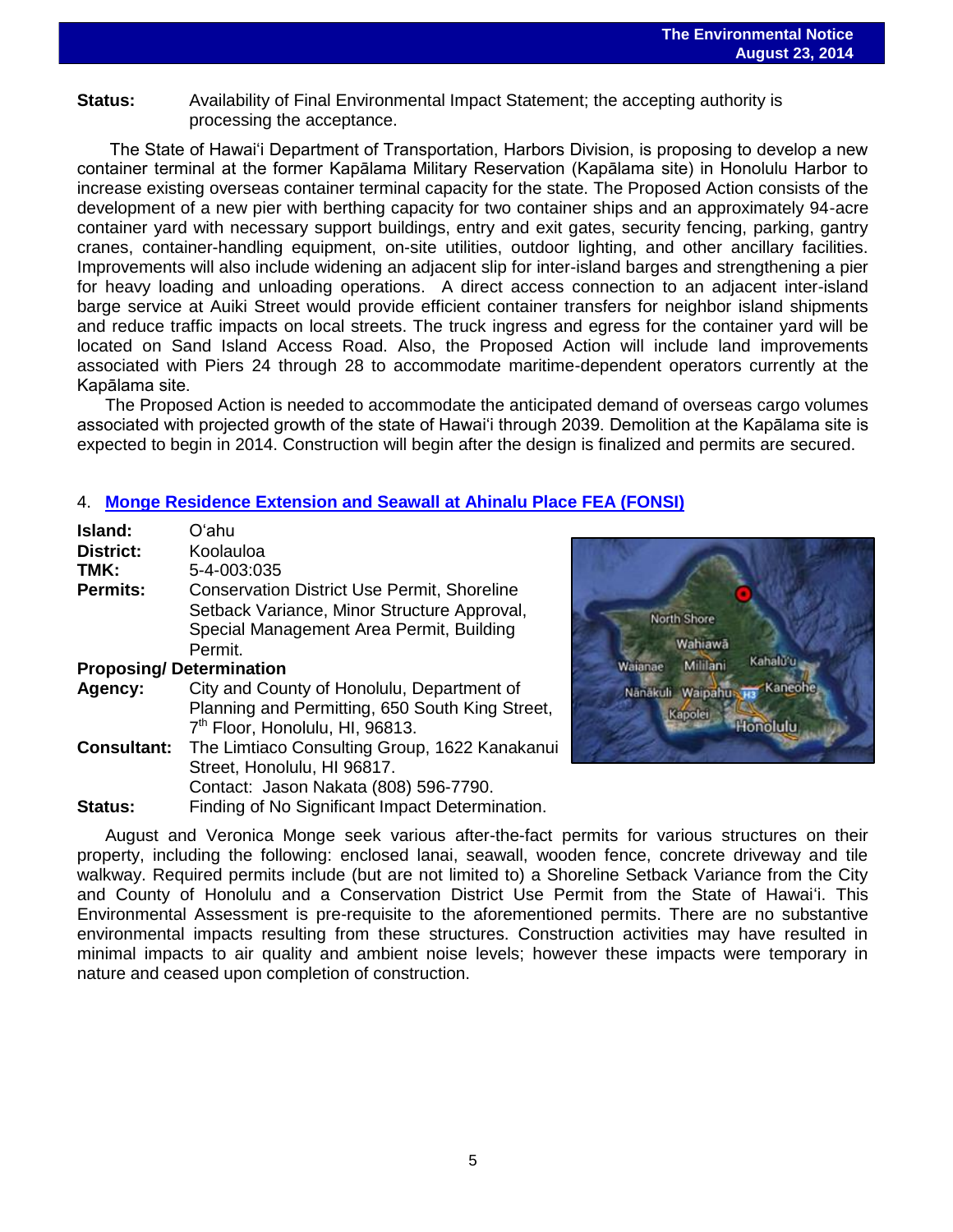## 5. **[Consolidated Kalihi-Palama Health Center DEA \(AFNSI\)](http://oeqc.doh.hawaii.gov/Shared%20Documents/EA_and_EIS_Online_Library/Oahu/2010s/2014-08-23-5B-DEA-AFNSI-Kalihi-Palama-Health-Center.pdf)**

| Island:            | Oʻahu                                                                                                                                                           |                                                            |  |
|--------------------|-----------------------------------------------------------------------------------------------------------------------------------------------------------------|------------------------------------------------------------|--|
| <b>District:</b>   | Honolulu                                                                                                                                                        |                                                            |  |
| TMK:               | 1-7-031:052                                                                                                                                                     |                                                            |  |
| <b>Permits:</b>    | ADA Accessibility; Sewer Connection Permits;<br>Department of Health Wastewater Permit;<br>Grubbing, Grading and Stockpiling Permit;<br><b>Building Permits</b> | North Shore<br>Wahiawā<br>Kahalu'u<br>Millilani<br>Walanae |  |
| <b>Applicant:</b>  | Kalihi-Palama Health Center, P.O. Box 17460,<br>Honolulu, Hawai'i 96817<br>Contact: Emmanuel Kintu (808) 848-1438                                               | Kaneohe<br>Nanakuli Waipahus<br>Kapolei<br>lulu            |  |
| <b>Approving</b>   |                                                                                                                                                                 |                                                            |  |
| Agency:            | City and County of Honolulu, Department of                                                                                                                      |                                                            |  |
|                    | Community Services, 715 S. King Street, Suite 311, Honolulu, HI 96813                                                                                           |                                                            |  |
| <b>Consultant:</b> | PBR Hawai'i & Associates, Inc., 1001 Bishop Street, Suite 650, Honolulu, HI 96813<br>Contact: Vincent Shigekuni (808) 521-5631                                  |                                                            |  |
| Status:            | Statutory 30-day public review and comment period starts; comments are due by                                                                                   |                                                            |  |
|                    | September 22, 2014. Please send comments to the applicant, approving agency and<br>consultant.                                                                  |                                                            |  |

The Kalihi-Palama Health Center (KPHC) proposes to redevelop a commercial building and a parking lot, by adding a new building (with parking) over the existing parking lot and renovating the existing building. The project site is located at the Ewa/mauka corner of North King Street and Pua Lane.

The proposed development will consolidate the three existing Kalihi facilities within a single structure, while at the same time increasing the square footage in order to serve a growing number of patients and to provide space for new services. The Chinatown location will remain. The Kalihi-Palama Health Center will have beneficial impacts on the existing community by providing additional health services and improved facilities to administer health programs. The consolidated facility will make it easier for patients to access multiple services in a single visit.

## KAUA**'**I (HRS 343)

NÓ.

### 6. **Kukuiolono 0.5 [MG, 866' Tank FEA \(FONSI\)](http://oeqc.doh.hawaii.gov/Shared%20Documents/EA_and_EIS_Online_Library/Kauai/2010s/2014-08-23-KA-5B-FEA-Kukuiolono-0.5-MG-866-Tank.pdf)**

| Island:                        | Kaua'i                                                                      | Na Pali Coast<br><b>State Park</b> |
|--------------------------------|-----------------------------------------------------------------------------|------------------------------------|
| District:                      | Kālaheo                                                                     |                                    |
| TMK:                           | (4) 2-3-05: Por. 02, 06 and 25                                              |                                    |
| Permits:                       | NPDES (Hydro testing water and Storm Water                                  | Kaua                               |
|                                | Associated with Construction Activity),                                     |                                    |
|                                | <b>Community Noise Permit; Conservation District</b>                        | <b>Wailua Rit</b><br>State P       |
|                                | Use Permit; Building Permit; Class IV Zoning                                |                                    |
|                                | Permit, Variance Permit and Use Permit                                      | Waimea                             |
| <b>Proposing/Determination</b> |                                                                             | Kalaheo                            |
| Agency:                        | County of Kauai, Department of Water, 4398 Pua                              |                                    |
|                                | Loke Street, Līhu'e, HI 96766.                                              |                                    |
|                                | Contact: Keith Aoki (808) 245-5411.                                         |                                    |
| <b>Consultant:</b>             | Esaki Surveying and Mapping, INC., 1610 Haleukana Street, Līhu`e, HI 96766. |                                    |
|                                | Contact: Maren Arismendez-Herrera (808) 246-0625                            |                                    |
| <b>Status:</b>                 | Finding of No Significant Impact Determination.                             |                                    |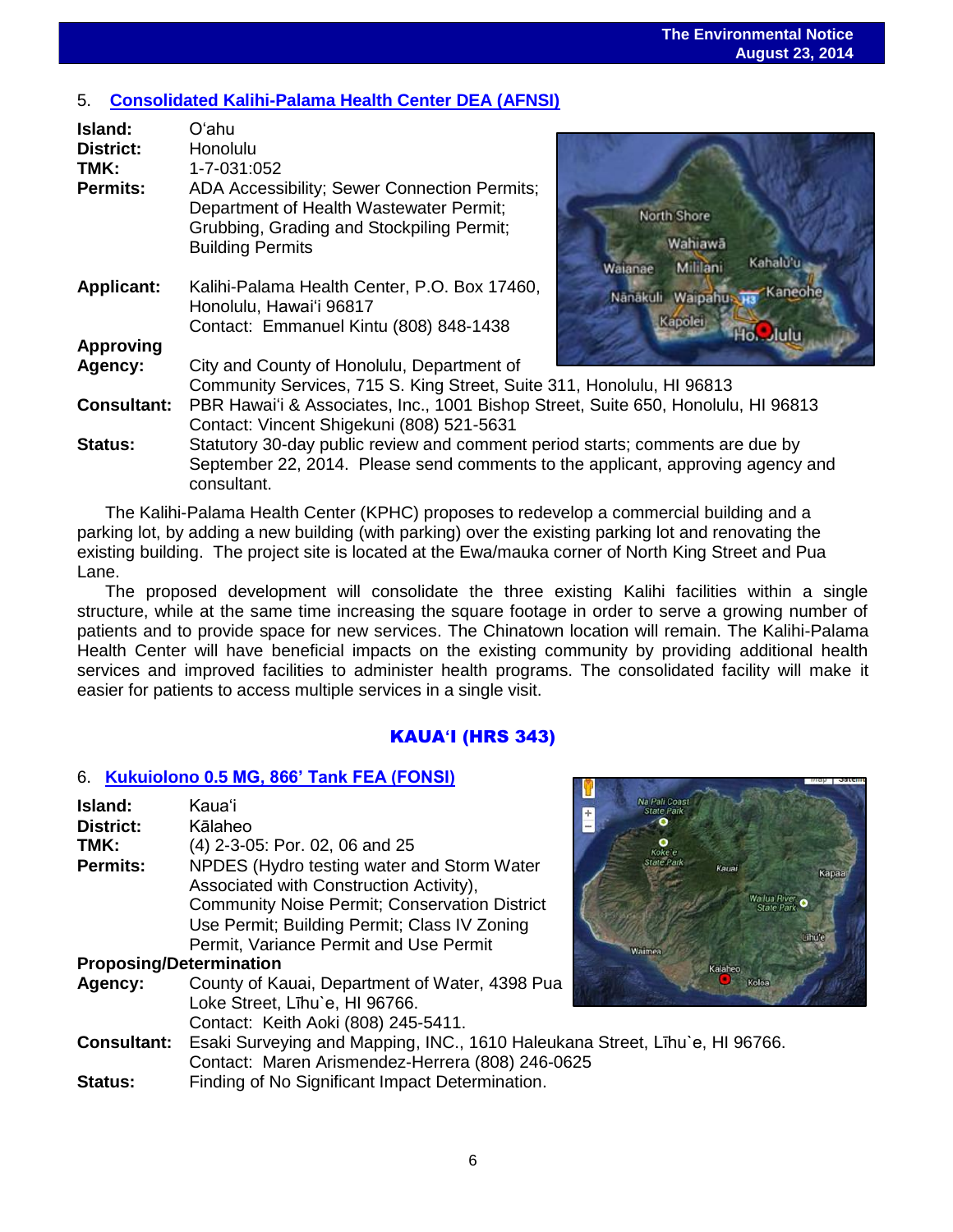The County of Kauai, Department of Water proposes to develop a new 0.5 MG water tank to service the 866' pressure zone in Kālaheo, Kaua'i in the state of Hawai`i. The existing 0.2 MG tank is currently inactive and in need of replacement.

There are two existing water tanks, one located on Parcel 6 (0.2 MG tank) and one on Parcel 25 (0.25 MG tank). As part of this project, the existing water tank on Parcel 6 will be demolished and 0.5 MG replacement tank will be constructed on Parcel 25.

## 7. **[Upper Kapahi Reservoir Dam Replacement FEA \(FONSI\)](http://oeqc.doh.hawaii.gov/Shared%20Documents/EA_and_EIS_Online_Library/Kauai/2010s/2014-08-23-KA-5B-FEA-Upper-Kapahi-Reservoir-Dam.pdf)**

| Island:                                                   | Kaua'i                                          |
|-----------------------------------------------------------|-------------------------------------------------|
| <b>District:</b>                                          | Puna                                            |
| TMK:                                                      | $(4)$ 4-6-007:011                               |
| <b>Permits:</b>                                           | Section 401 Water Quality Certification,        |
|                                                           | authorization for NPDES General Permit          |
| <b>Proposing/Determination</b>                            |                                                 |
| Department of Accounting and General Services,<br>Agency: |                                                 |
|                                                           | Public Works Division, 1151 Punchbowl Street,   |
|                                                           | Room 426, Honolulu, HI 96813                    |
|                                                           | Contact: James Kurata (808) 586-0526            |
| <b>Consultant:</b>                                        | GEI Consultants, Inc., 700 NE Multnomah Street, |
|                                                           | Suite 230, Portland, Oregon 97232               |
|                                                           | Contact: Ginger Gillin (503) 342-3777           |
| <b>Status:</b>                                            | Finding of No Significant Impact Determination. |



The proposed action is for construction of a new dam on Upper Kapahi Reservoir to provide some agricultural storage to supplement some of the water storage lost when the existing dam was decommissioned. The proposed new dam will be within the footprint of the existing reservoir, a short distance upstream from the existing dam. Storage capacity would be reduced. No significant impacts are anticipated from construction or operation of the new dam. Construction activities are expected to result in short-term increases in noise and traffic, and there is the potential for short-term adverse effects on the air quality, soils, biological resources, and water quality. Use of best management practices and other recommended actions would minimize or eliminate any impacts. Beneficial effects of construction of the new dam would include a short-term effect on socioeconomics from the employment of local people and the purchase of local materials, a long-term benefit to agricultural users once the reservoir could again store water, and a long-term benefit to recreation as the reservoir could potentially be used for swimming, wading, or fishing in a limited capacity. Water bird populations may also benefit from the restoration of habitat once the reservoir is again functional.

## NEPA NOTICE

### 1. **[Critical Fuel Break Management and Dip Tank Project FEA \(FONSI\)](http://www.fema.gov/media-library-data/1407256815321-eeff22bf021813225aecacb864a3b13d/HMGP_12-J-005_EnvironmentalAssessment_FINAL_07%2024%202014.pdf)**

| Island:<br><b>District:</b><br><b>Proposing</b><br>Agency:<br><b>Approving</b><br>Agency: | Hawaiʻi<br>Waikoloa, Kohala (Kahua), Waimea, and Pu'u Anahulu, Puako<br>Hawai'i Wildfire Management Organization (HWMO)                                                                                                            |
|-------------------------------------------------------------------------------------------|------------------------------------------------------------------------------------------------------------------------------------------------------------------------------------------------------------------------------------|
|                                                                                           | Department of Homeland Security, Federal Emergency Management Agency                                                                                                                                                               |
| <b>Status:</b>                                                                            | Based on information contained in the Final EA, a review of applicable environmental<br>laws and orders, and in compliance with FEMA's regulations at 44 CFR Par 10<br>(Environmental Considerations), the following is concluded: |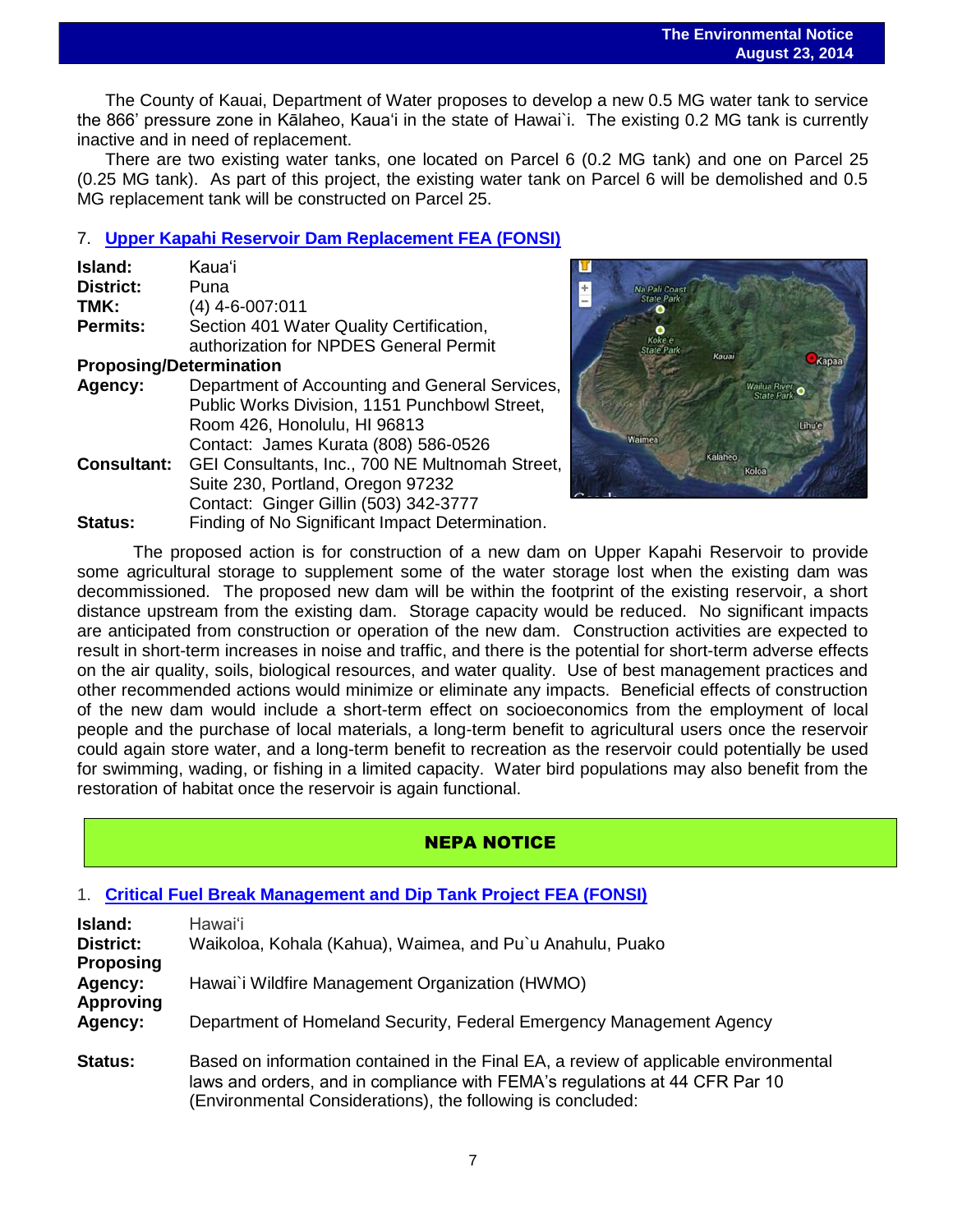A Finding of No Significant Impact. Therefore, an Environmental Impact Statement will not be prepared. For more information, contact (510) 627- 7027 (messages only) or fema-rix-ehp-documents@fema.dhs.gov.

The Hawai'i Wildfire Management Organization (HWMO) has applied, through the State of Hawai`i State Civil Defense (SCD), to the U.S. Department of Homeland Security's Federal Emergency Management Agency (FEMA) for funding under the Hazard Mitigation Grant Program (HMGP) to (1) implement fuel break management measures in two locations to reduce hazardous vegetative fuel for wildfires and (2) install three new dip tanks to provide water resources for aerial wildfire suppression activities. The proposed activities would be implemented to reduce wildfire hazards for several communities on the west side of Hawai'i Island. The electronic copy of the Final EA can be found in the following link:

<http://www.fema.gov/media-library/assets/documents/97568>

## FEDERAL NOTICES

## 1. **[Requesting Nominations for the Na Hoa Pili O Kaloko-Honokohau National Historical Park](http://www.gpo.gov/fdsys/pkg/FR-2014-08-14/pdf/2014-19229.pdf)  [Advisory Commission](http://www.gpo.gov/fdsys/pkg/FR-2014-08-14/pdf/2014-19229.pdf)** - August 4, 2014

The National Park Service proposes to appoint new members to an advisory commission for the Kaloko-Honokohau National Historical Park. Established in 1978, the advisory commission is formally known as "Na Hoa Pili O Kaloko-Honokohau", translating to "The Friends of Kaloko-Honokoha". The purpose of the Commission is to advise the Director of the National Park Service on the historical, archeological, cultural, and interpretive programs of the Park.

The Superintendent, Tammy Duchesne, is requesting nominations for qualified persons to serve as members of the Commission. The National Park Service is seeking nominations for individuals to represent native Hawaiian interests. Nominations must be postmarked by *October 14, 2014*. Nominations should be sent to Tammy Duchesne at 73-4786 Kanalani Street, Suite 14, Kailua-Kona, HI 96740.

**Contact**: Jeff Zimpfer, National Park Service, Environmental Protection Specialist, Kaloko-Honokohau National Historical Park, (808) 329-6881, ext. 1500, or email jeff\_zimpfer@nps.gov.

## 2. **[Upcoming Teleconference on Ecosystem Functions In Context Of Climate Change](http://www.gpo.gov/fdsys/pkg/FR-2014-08-20/pdf/2014-19761.pdf)** - August 12, 2014

The U.S. Fish and Wildlife Service announces a public teleconference to inspire and enable natural resource professionals and other decision makers to take action to conserve the nation's fish, wildlife, plants, and ecosystem functions. In addition, the teleconference will focus on topics surrounding the human uses and values these natural systems provide, in the context of climate change. The teleconference is of the Joint Implementation Working Group for the National Fish, Wildlife, and Plants Climate Adaptation Strategy.

At this meeting, current strategies, future approaches, stakeholder comments and upcoming plans will be discussed. In addition, with the new Stakeholder Engagement Plan, the U.S. Fish and Wildlife Service announces that all meetings going forward will be open. For information on this meeting and all future meetings, please visit the website: [www.wildlifeadaptationstrategy.gov](http://www.wildlifeadaptationstrategy.gov/) 

This teleconference will take place on *September 15, 2014*, from 1 p.m. to 3 p.m. Participants should call the toll-free number 877-913-8254; when prompted, enter participant passcode 5547760. Also, the public is encouraged to submit written questions for the Working Group to consider during the teleconference. Please submit questions to Mark Shaffer (see Contact information below) by September 11, 2014.

**Contact**: Mark Shaffer, Office of the Science Advisor (703)358-2603 wildlifeadaptationstrategy@fws.gov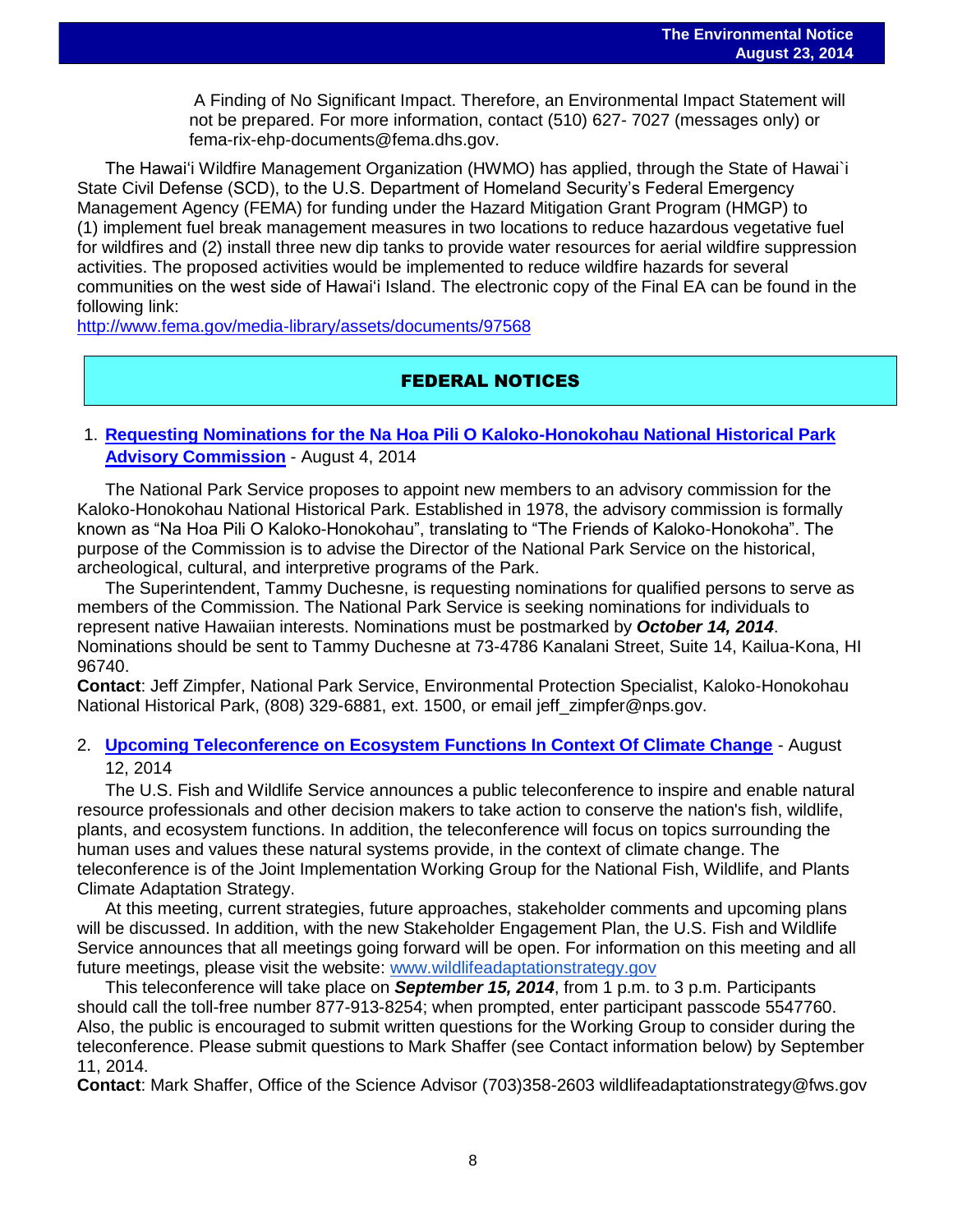### COASTAL ZONE MANAGEMENT NOTICES

#### **Special Management Area (SMA) Minor Permits**

The SMA Minor permits below have been approved (HRS 205A-30). For more information, contact the county/state Planning Department. Honolulu (768-8014); Hawaiʻi (East HI 961-8288, West HI 323-4770); Kauaʻi (241-4050); Maui (270-7735); Kakaʻako or Kalaeloa Community Development District (587-2841).

| <b>Location (TMK)</b>              | <b>Description (File No.)</b>                            | <b>Applicant/Agent</b>                                          |  |
|------------------------------------|----------------------------------------------------------|-----------------------------------------------------------------|--|
| Hawai'i: North Kona (7-7-015: 071) | Construction of a HI-5 Redemption Center<br>(SMM 14-306) | Jeri Pankey, HMP, Inc., dba<br><b>Business Services Hawai'i</b> |  |
| Maui: Lahaina (4-5-013: 027)       | Lahaina Roads Seawall Repair (SM2<br>20110079)           | Lahaina Roads AOAO                                              |  |
| Maui: Kihei (3-8-013: 006)         | Condo Unit Attic Strengthening (SM2<br>20140085)         | Brandon Erickson                                                |  |
| Maui: Kihei (3-8-013: 006)         | Construct Water Well (SM2 20140088)                      | Alpha Inc.                                                      |  |
| Maui: Kalua'aha (5-7-009: 002)     | New Dwelling (SM6 20130008)                              | David Burrows                                                   |  |

## SHORELINE NOTICES

### **Shoreline Certification Applications**

The shoreline certification applications above are available for review at the DLNR Offices on Kauaʻi, Hawaiʻi, Maui, and Honolulu, 1151 Punchbowl Street, Room 220 (HRS 205A-42 and HAR 13-222-12). All comments shall be submitted in writing to the State Land Surveyor, 1151 Punchbowl Street, Room 210, Honolulu, HI 96813 and postmarked no later than 15 calendar days from the date of the public notice of the application. For more information, call Ian Hirokawa at 587-0420.

| File No. | Date    | Location                                                                                                                                                                                                                  | <b>Applicant/Owner</b>                                        | <b>TMK</b>  |
|----------|---------|---------------------------------------------------------------------------------------------------------------------------------------------------------------------------------------------------------------------------|---------------------------------------------------------------|-------------|
| OA-1609  | 7/31/14 | Lot 924 as shown on Map 24 of Land<br>Court Application 1052 situate at Makaha,<br>Waianae, Oahu<br>Address: 84-307 Makau Street<br>Purpose: House extension                                                              | Constancio Galang/<br>Klingensmtih,<br>Janet/Scott Marital TR | 8-4-009:010 |
| MA-587   | 7/30/14 | Lot 13 Keanae Homesteads First Series<br>being Land Patent Grant S-14821 to<br>Harry Kahuhu, Jr. situate at Keanae,<br>Hana (Koolau), Maui<br>Address: Keanae Road<br>Purpose: Obtain Land Use Boundary<br>Interpretation | ControlPoint Surveying,<br>Inc./ Lois E. Hiranaga             | 1-1-003:005 |
| MA-588   | 8/7/14  | Lot 5 of Waipio Bay Partition being a<br>portion of Grant 2079, Ap. 3 to Kaiewe<br>situate at Puolua, Hamakualoa, Maui<br>Address: 328 Door of Faith Road<br>Purpose: N/A                                                 | Akamai Land<br>Surveying, Inc./ Kevin<br>Pena                 | 2-9-007:049 |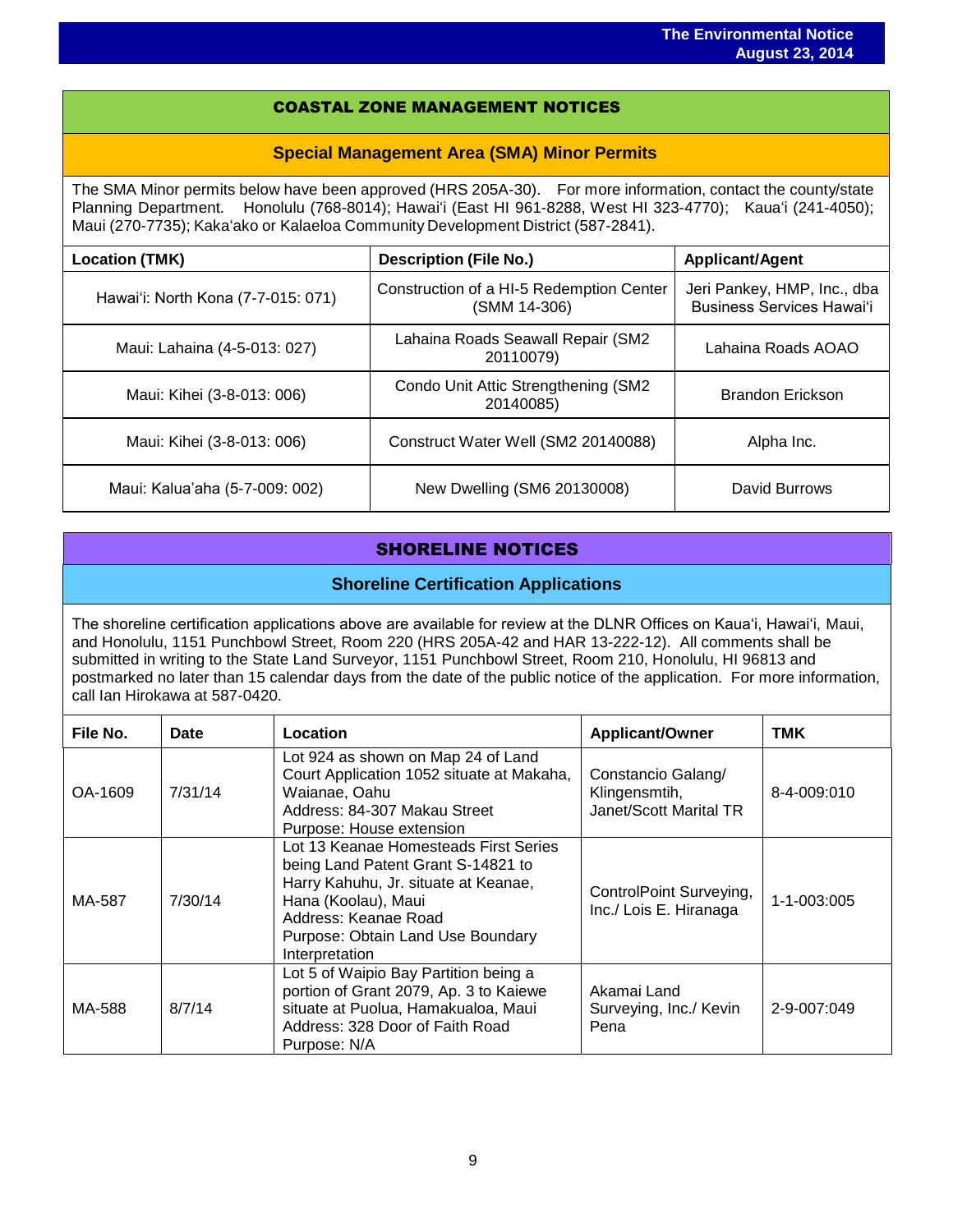|        |        |                                                                                                                               |                                        | <b>August 23, 2014</b> |  |
|--------|--------|-------------------------------------------------------------------------------------------------------------------------------|----------------------------------------|------------------------|--|
|        |        | Lot No. 18, Block 1 of "Milolii Beach Lots"                                                                                   |                                        |                        |  |
| HA-490 | 8/4/14 | being a portion of File Plan 789, Papa $2^{nd}$ ,<br>South Kona, Island of Hawaii<br>Address: N/A<br>Purpose: Building permit | Thomas Pattision/<br>Marion B. Ordonez | 8-8-005:095            |  |

**The Environmental Notice**

| <b>Shoreline Certification and Rejections</b>                                                                                                                                                                                                                                                                                                                                                                    |                                            |                                                                                                                                                                                                                                                                    |                                                                                      |                           |  |  |  |
|------------------------------------------------------------------------------------------------------------------------------------------------------------------------------------------------------------------------------------------------------------------------------------------------------------------------------------------------------------------------------------------------------------------|--------------------------------------------|--------------------------------------------------------------------------------------------------------------------------------------------------------------------------------------------------------------------------------------------------------------------|--------------------------------------------------------------------------------------|---------------------------|--|--|--|
| The shoreline notices below have been proposed for certification or rejection by DLNR (HRS 205A-42 and HAR 13-<br>222-26). Any person or agency who wants to appeal shall file a notice of appeal in writing with DLNR no later than 20<br>calendar days from the date of this public notice. Send the appeal to the Board of Land and Natural Resource, 1151<br>Punchbowl Street, Room 220, Honolulu, HI 96813. |                                            |                                                                                                                                                                                                                                                                    |                                                                                      |                           |  |  |  |
| File No.                                                                                                                                                                                                                                                                                                                                                                                                         | <b>Proposed/Rejected</b>                   | Location                                                                                                                                                                                                                                                           | <b>Applicant/Owner</b>                                                               | <b>TMK</b>                |  |  |  |
| OA-1592                                                                                                                                                                                                                                                                                                                                                                                                          | <b>Proposed Shoreline</b><br>Certification | Lot 16 of Lae O Niu Tract situate at<br>Niu, Waikiki, Oahu<br>Address: 94 Niu Iki Circle<br>Purpose: Development of property                                                                                                                                       | Dennis K.<br>Hashimoto/<br>Thomas C. &<br>Sandra G. Young                            | 3-7-002:045               |  |  |  |
| MA-574                                                                                                                                                                                                                                                                                                                                                                                                           | <b>Proposed Shoreline</b><br>Certification | Lot 462 of Land Court Application<br>1804 situate at Honualua, Makawao,<br>Maui<br>Address: 3800 Wailea Alanui Drive<br>Purpose: Planning for future use of<br>parcel                                                                                              | Warren S. Unemori<br>Engineering, Inc./<br><b>AOAO Wailea</b><br><b>Beach Villas</b> | 2-1-008:091               |  |  |  |
| MA-575                                                                                                                                                                                                                                                                                                                                                                                                           | <b>Proposed Shoreline</b><br>Certification | Lot 71 of Land Court Application<br>1744 situate at Hanakaoo, Lahaina,<br>Maui<br>Address: 100 Nohea Kai Drive<br>Purpose: Planning for future use of<br>parcel                                                                                                    | Warren S. Unemori<br>Engineering, Inc./<br>Maui Ocean Club                           | 4-4-013:001               |  |  |  |
| HA-486                                                                                                                                                                                                                                                                                                                                                                                                           | <b>Proposed Shoreline</b><br>Certification | Portion of Grant 4856 to John Hind<br>and whole of Grant 10,644 to Ichiro<br>Goto situate at Lalamilo, South<br>Kohala, Island of Hawaii<br>Address: 69-1532 & 69-1536 Puako<br><b>Beach Drive</b><br>Purpose: Determine building<br>setbacks for planning process | <b>West Point</b><br>Corporation/One<br>Puako Bay<br>Associates, LLC                 | 6-9-002:001,<br>002 & 030 |  |  |  |
| KA-382                                                                                                                                                                                                                                                                                                                                                                                                           | Rejection                                  | Lot 16 of Map of Partition Haena Hui<br>Land situate at Haena, Halelea,<br>Kauai<br>Address: 7550 Kuhio Highway<br>Purpose: Establish landscaping<br>parameters                                                                                                    | Geoffrey Noble/<br><b>Chulack Family</b><br><b>Trust</b>                             | 5-9-002:033               |  |  |  |